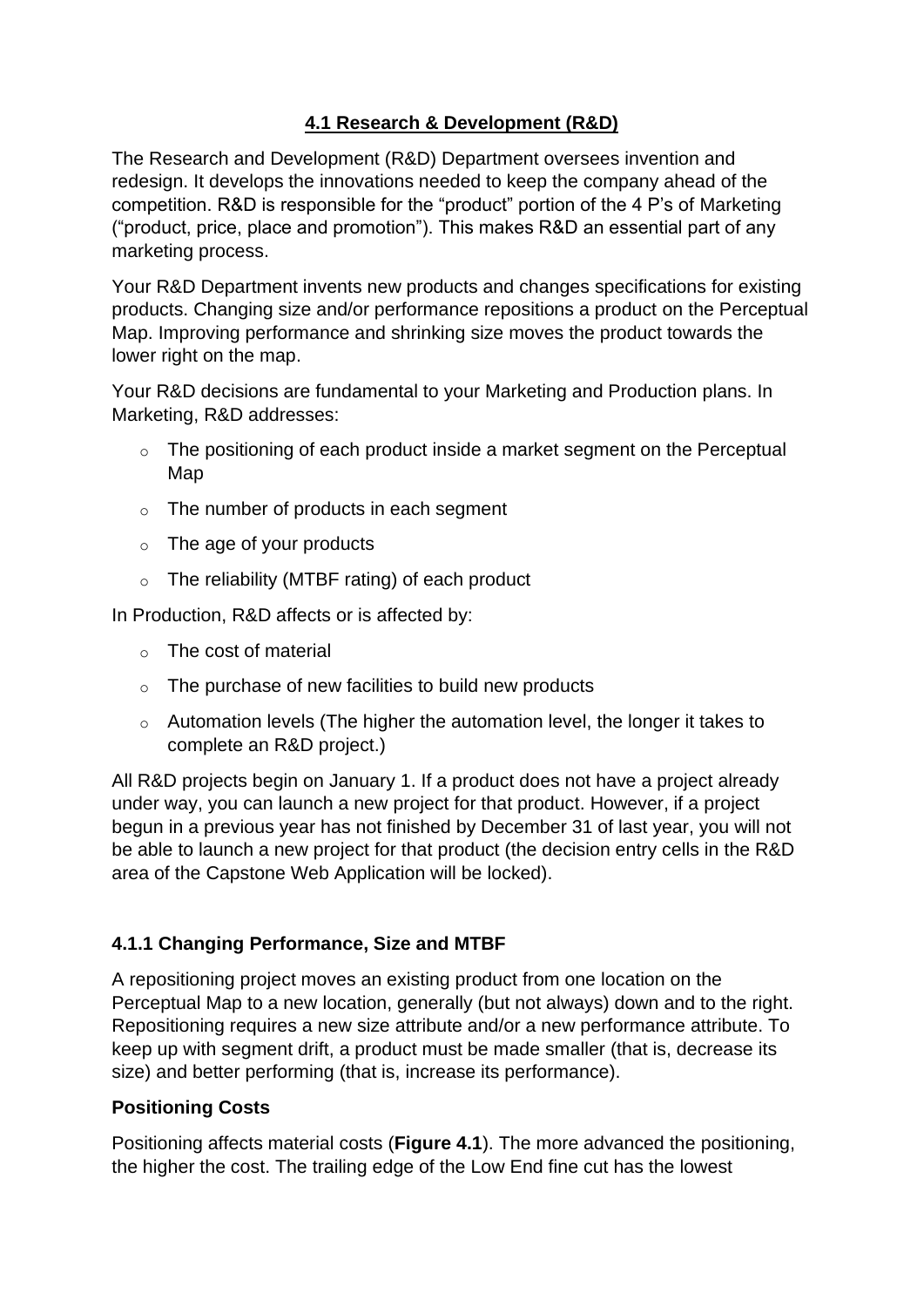positioning cost of approximately \$1.00; the leading edge of the High End fine cut has the highest positioning cost of approximately \$10.00.



**Figure 4.1** Approximate Material Positioning Costs: Material costs are driven by two factors, reliability (MTBF) and positioning. Positioning costs vary depending on the product's location on the Perceptual Map. Products placed at the trailing edge of the segments have a positioning cost of approximately \$1.00; products placed on the arc of the leading edge have a positioning cost of approximately \$10.00. Products placed on the arc halfway between the trailing and leading edges have a positioning material cost of approximately \$5.50. While the segments will drift apart, and the distance between the leading and trailing edges will increase, the positioning cost range will not change. The leading edge will always be approximately \$10.00, the trailing edge will always be approximately \$1.00 and the midpoint will always be approximately \$5.50.

### **Reliability (MTBF) Costs**

The reliability rating, or MTBF, for existing products can be adjusted up or down. Each 1,000 hours of reliability (MTBF) adds \$0.30 to the material cost. A product with 20,000 hours reliability includes \$6.00 in reliability costs:

### **(\$0.30 \* 20,000) / 1,000 = \$6.00**

Improving positioning and reliability will make a product more appealing to customers, but doing so increases material costs.

Material costs displayed in the spreadsheet and reports are the combined positioning and reliability (MTBF) costs.

#### **Inventing Sensors**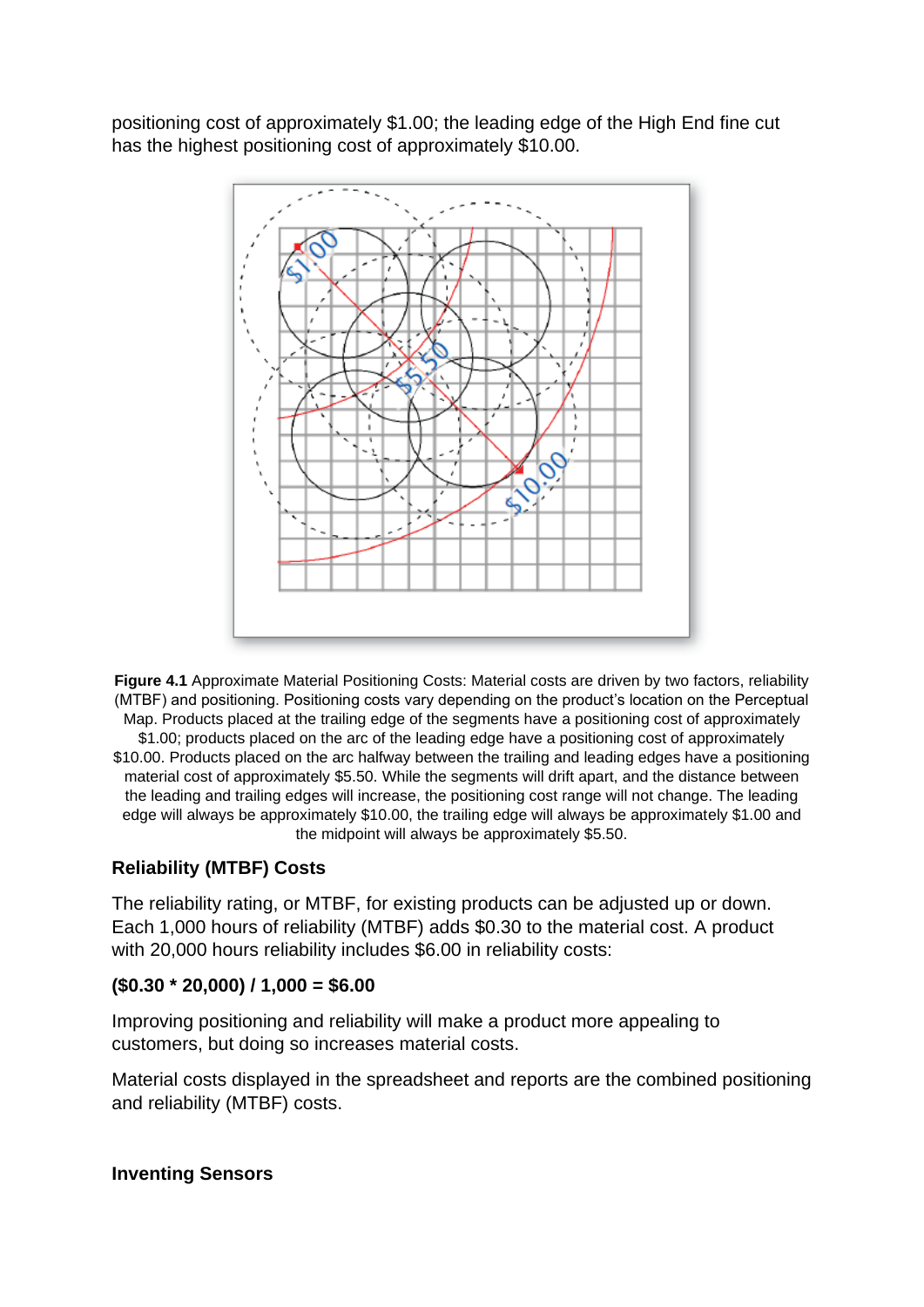New products are assigned a name (click in the first cell that reads NA in the name column), performance, size and MTBF. Of course, these specifications should conform to the criteria of the intended market segment. The name of all new products must have the same first letter of the company name.

The Production Department must order production capacity to build the new product one year in advance. Invention projects take at least one year to complete.

All new products require capacity and automation, which should be purchased by the Production Department in the year prior to the product's revision (release) date. If you don't buy the assembly line the year prior to its introduction, you cannot manufacture your new product!

It is not possible to produce new products prior to the revision date. A new product with a revision date of July 1 will be produced in the second half of the year. The capacity and automation will stand idle for the first half of the year.

### **4.1.2 Project Management**

Segment circles on the Perceptual Map move at speeds ranging from 0.7 to 1.3 units each year. You must plan to move your products (or retire them) as the simulation progresses. Generally, the longer the move on the Perceptual Map, the longer it takes the R&D Department to complete the project.

Project lengths can be as short as three months or as long as three years. Project lengths will increase when the company puts two or more products into R&D at the same time. When this happens each R&D project takes longer. Assembly line automation levels also affect project lengths. R&D project costs are driven by the amount of time they take to complete. A six-month project costs \$500,000; a oneyear project costs \$1,000,000.

Sensors will continue to produce and sell at the old performance, size and MTBF specifications up until the day the project completes, shown on the spreadsheet as the revision date. Unsold units built prior to the revision date are reworked free of charge to match the new specifications.

If the project length takes more than a year, the revision date will be reported in the next Capstone Courier. However, the new performance, size and MTBF will not appear; old product attributes are reported prior to project completion.

When products are created or moved close to existing products, R&D completion times diminish. This is because your R&D Department can take advantage of existing technology. If the module is active, TQM/Sustainability investments can also decrease R&D times. It is important to verify completion dates after all decisions have been entered. Usually you want repositioning projects to finish in less than a year. For example, consider breaking an 18-month project into two separate projects, with the first stage ending just before the end of the current year and the second ending halfway through the following year.